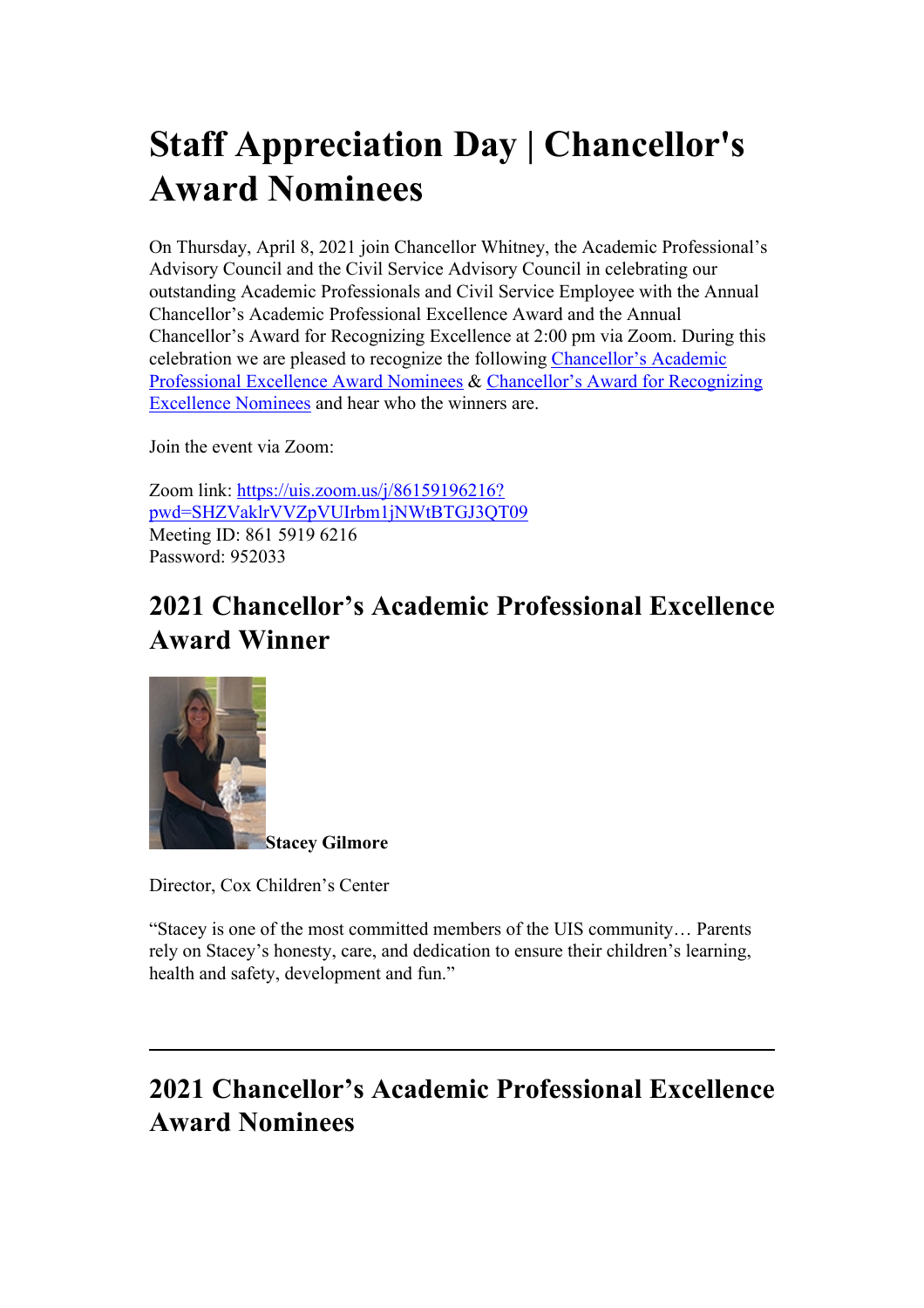

**Gael Carnes**

Assistant to the Chair and Online Coordinator, Public Administration

Gael "is friendly and down-to-earth. No one should ever feel they could not approach her. She is dedicated, steadfast, and ethical. She is also fun!"



**Renee Clausner**

Assistant to the Dean, College of Business and Management

Renee "represents the CBM with professionalism, candor, and expertise in external and internal committees and other groups. She is knowledgeable and always willing and able to help in all of her areas of responsibility (and more). She is a vital member of our college."



**Sarah Collins**

Writing Coordinator, The Learning Hub

Sarah is "creative, dedicated, and passionate. She continues to be actively involved in helping to grow The Learning Hub and to improve the writing resources for all students at UIS, but especially the first-year students."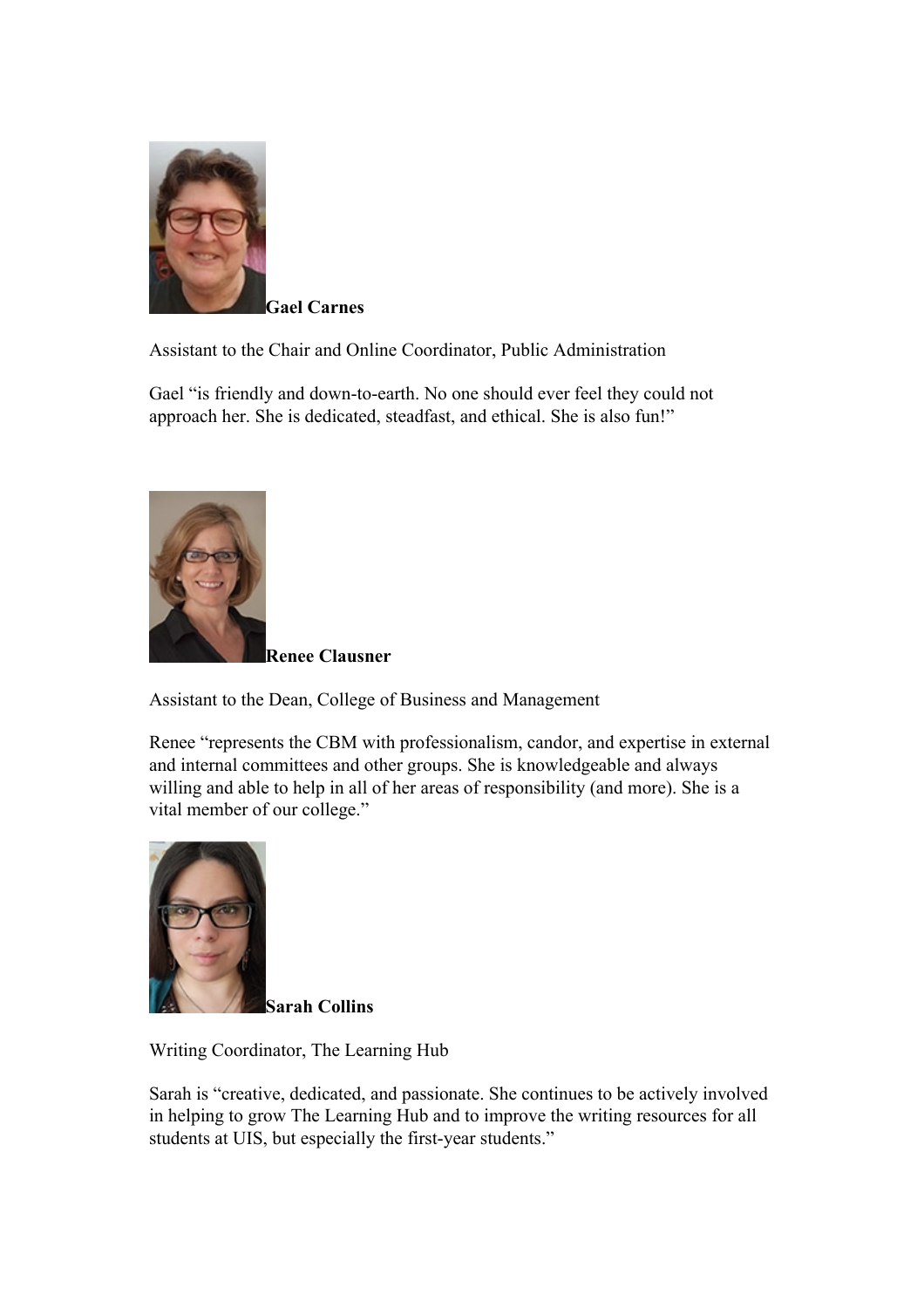

**Sean Crawford**

Broadcast Reporter and Director of Editorial, NPR Illinois

"Sean's work has the mix of both quality and quantity. He cares about the performance of NPR Illinois and has adjusted through many transitions to make sure the vast audience is informed professionally."



Assistant Director Recruitment, Graduate Public Service Internship

"Myra is a creative and innovative problem solver… She has helped create an environment in the Graduate Intern Office that is warm and welcoming to all students, particularly those who may need a little more guidance and orientation to our culture."



**Craig McFarland**

Undergraduate Academic Advisor, College of Liberal Arts and Sciences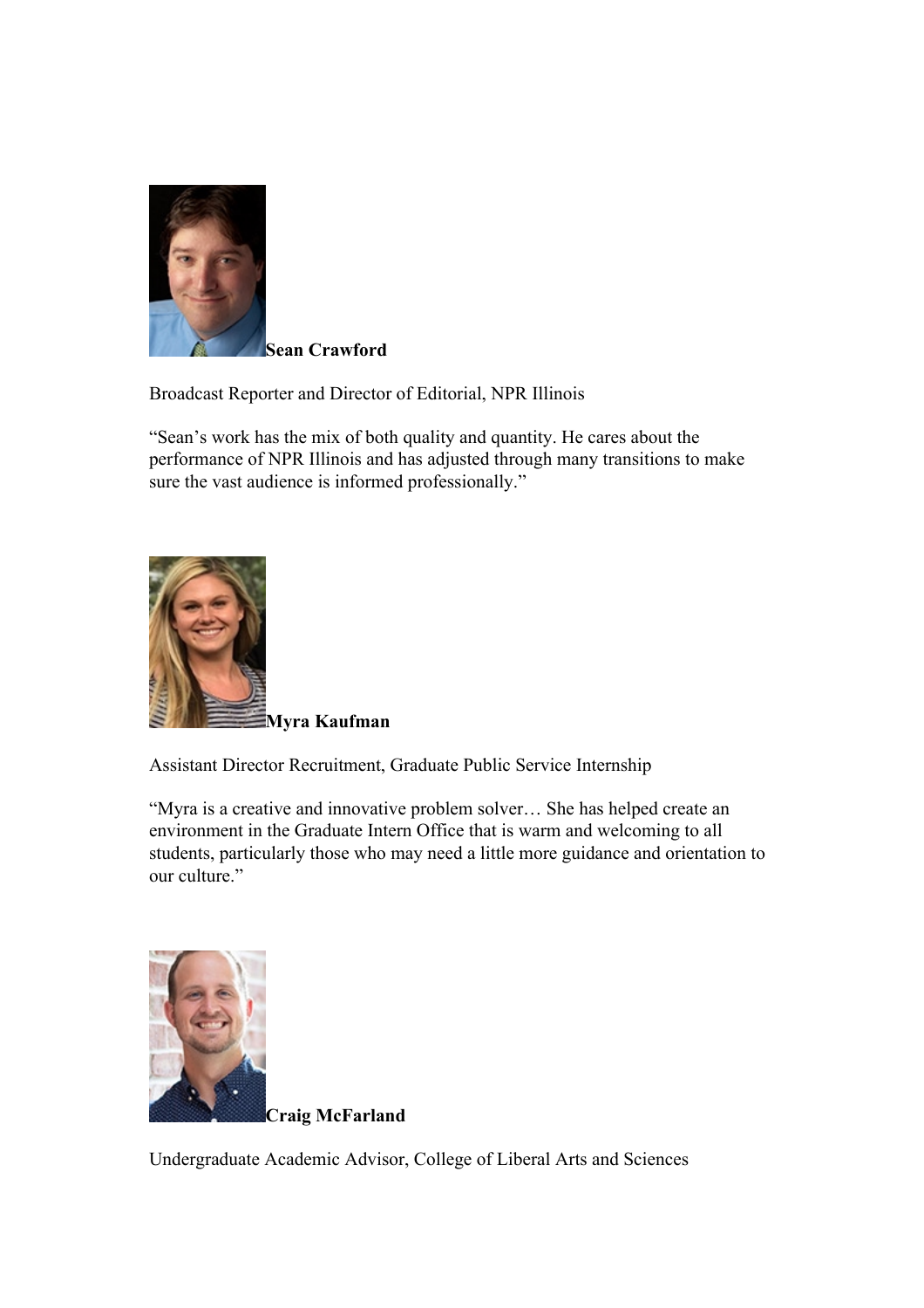Craig's positive outlook and involvement on campus have created a universal approach to mentoring. His knowledge of the institution, position, and his ability to connect with others is highly effective in creating immediate rapport and trust with students, faculty, and staff."



**Erin Sotelo**

Undergraduate Academic Advisor, College of Business and Management

"Every day, Erin shows passion for her work… She understands students' needs and ways that they progress academically, and she is able to clearly explain the effects on students of new curricular proposals."



**Allison Thornley**

Assistant Athletics Director for Strategic Finance and Planning, Dept. of Athletics

Allison is a "A leader, committed, honorable, selfless, supportive, organized, multitasker, positive. She stands for everything we want in someone leading our department."

#### **2021 Chancellor's Award for Recognizing Excellence Winner**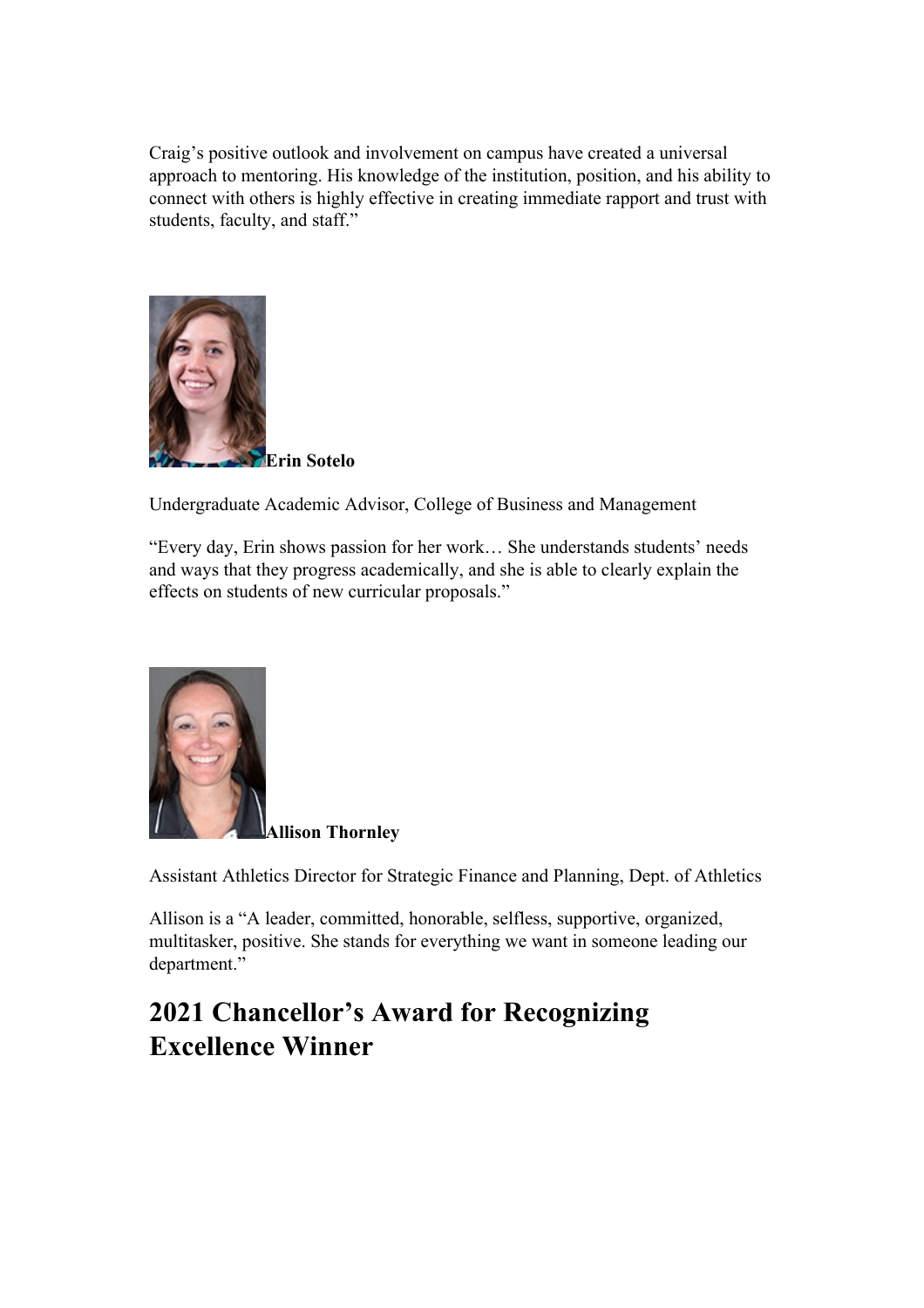

**Tondalaya Reece** Program Coordinator, ILLPS

Working in an often thankless job, Tonda utilizes a great attitude, terrific communication, and a clever mindset to succeed at every challenge she faces. Her foresight and work ethic aided her in developing and implementing strategies to keep her unit functioning during the pandemic. Tonda's guidance and selflessness creates beneficial opportunities for students that will aid them in their career pursuits, only furthering her impact at UIS.

## **2021 Chancellor's Award for Recognizing Excellence Nominees**



**Sarah Ayers** Program Coordinator, Innovate Springfield

Even working off campus, Sarah has been a valuable asset to the growth of the University and then impression it makes on the Springfield community. Her tireless dedication to supporting students and engaging with faculty has helped catapult the UIS brand. Sarah's positive attitude, passion for the community, and her dynamic presence make her an impactful employee and teammate.



**Amanda Baughman** Crime Prevention Officer, Campus Police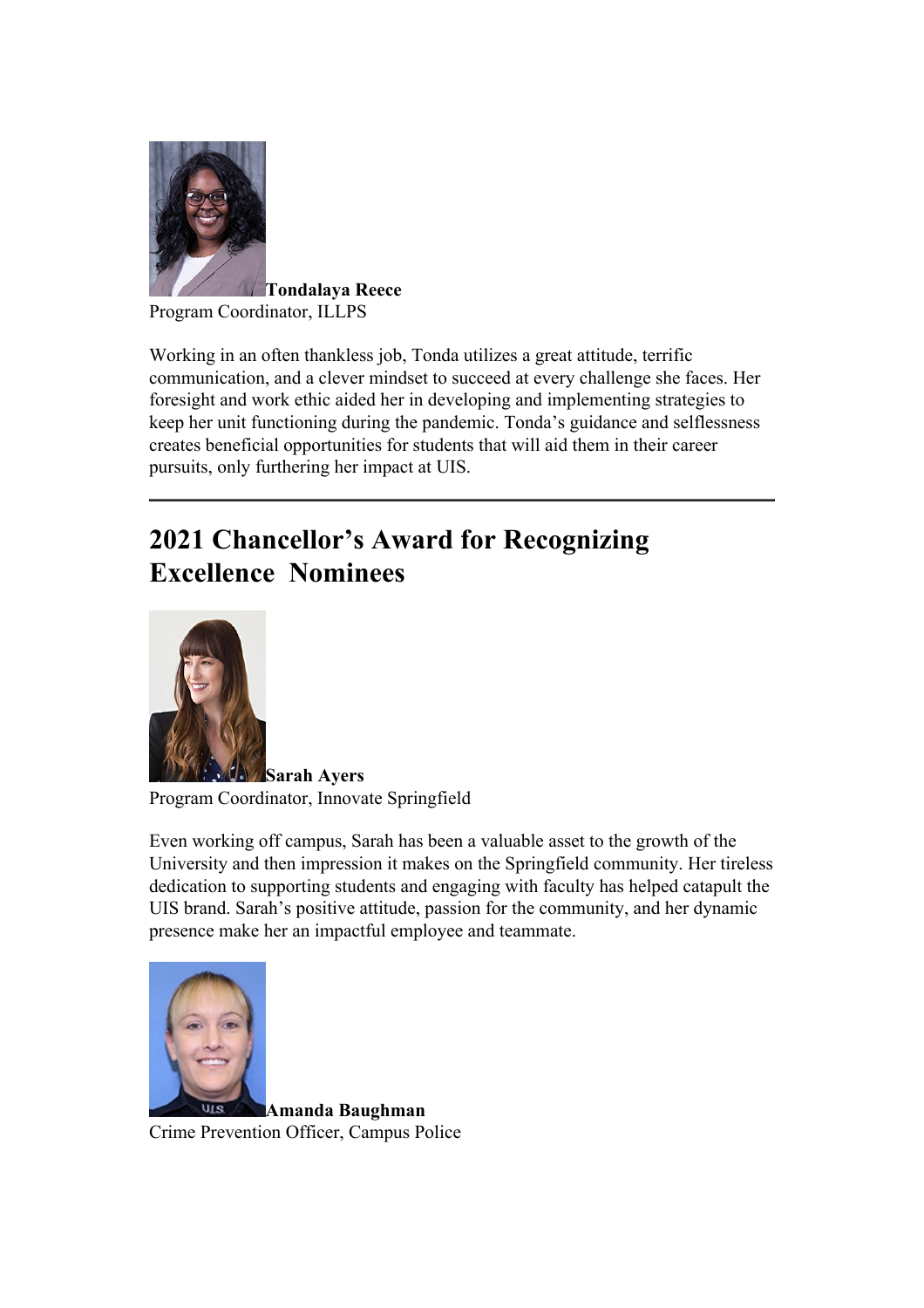For nearly two decades, Amanda has worked behind the scenes to ensure the safety of our students and employees on campus.Although you don't know it, Amanda has her fingerprints all over campus. She is a model police officer, whose demeanor and genuine desire to help speaks to her success and influence on the UIS community.



**Jennifer Berry** Program/Student Advisor, Computer Science

For more than 17 years, Jennifer has placed the needs of students front and center. Yet from her perspective, the students are the real inspiration across campus. Often amazed by their perseverance through obstacles, Jennifer doesn't realize that it is her guidance and demeanor that allows for their success. Always smiling, she continues to be a valuable asset to the campus community.



**Jillian Briggs** Program/Student Advisor, CPAA

Embracing the core value of personal attention, Jillian strives to engage with students and help them engage in the campus community. Her nominator applauds her approachable style and remarkable knowledge, making Jillian an invaluable resource for students and faculty. If you have had the pleasure of talking to Jillian then you know just how infectious her bright personality is!



**Bethany Burbridge** Administrative Aide, AEO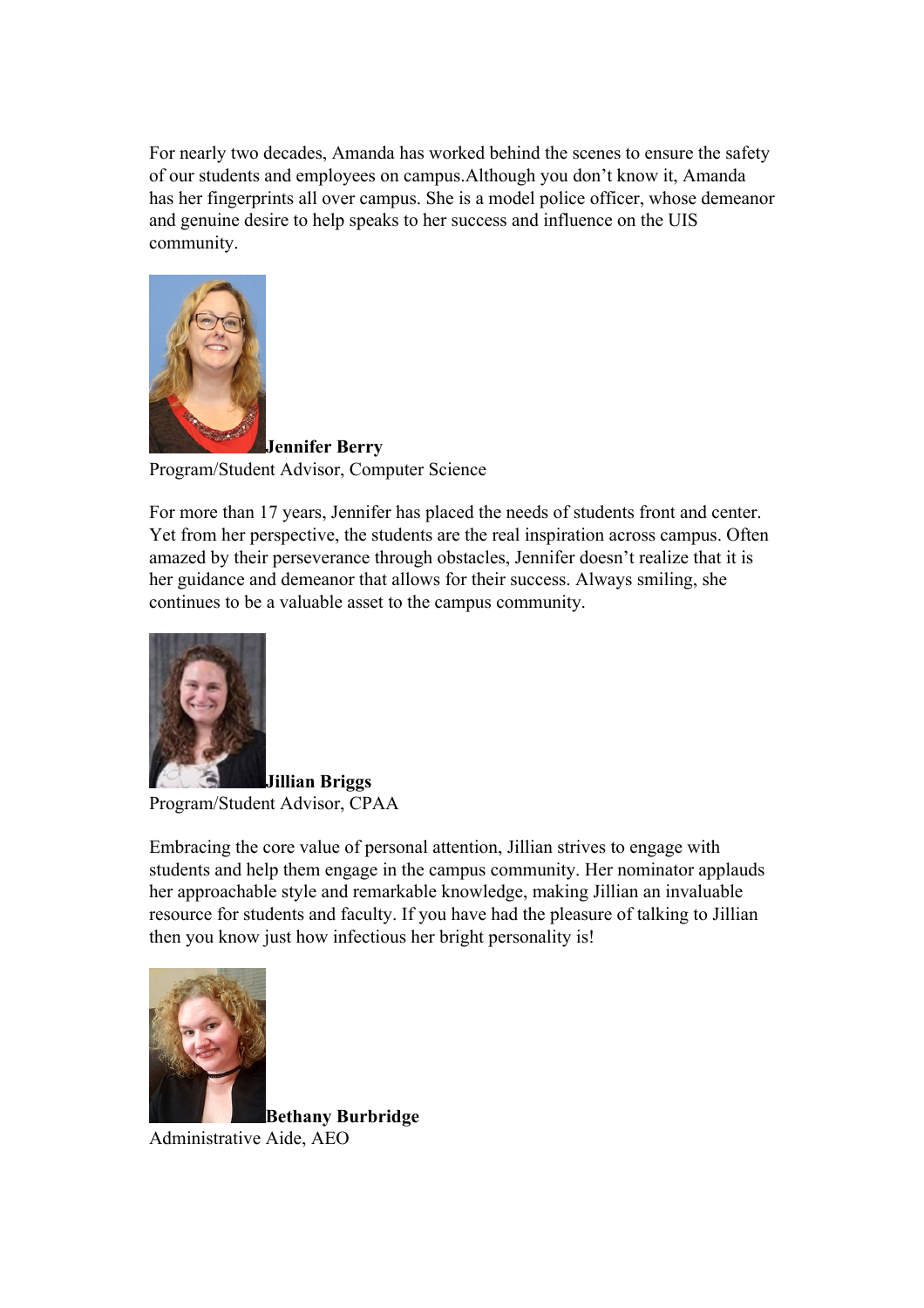Innovative and compassionate, Bethany truly cares about improving her unit and the UIS community. Her enthusiasm and positivity is contagious;as is evident from even a brief interaction with her. Her nominator praised her value and professionalism during a difficult transition in the Access and Equal Opportunity office.



**Ann Gemberling** Business/Administrative Assoc., CMB

Praised for her dedication and transparency, Ann believes strongly in the importance of relationship-building with employees and students. She finds unlimited inspiration from those focusing on student success. When not in the office, Ann serves as a member of various community organizations including the Family Advisory Board for the St. John's Children's Hospital.



**Erin Hartnett** Program/Student Advisor, CBM

Described as having a calm confidence and embracing the finest ideals of higher learning, Erin has been an invaluable resource to the students and faculty she interacts with. Always thinking about how she can be a resource for others, she is often found at campus discussions and meetings soaking up everything she can and supporting the liberal-arts mission. Knowledgeable and enthusiastic, Erin is a role model for students and staff across campus.



**Carol Marshall** Admissions & Records Officer, Records & Registration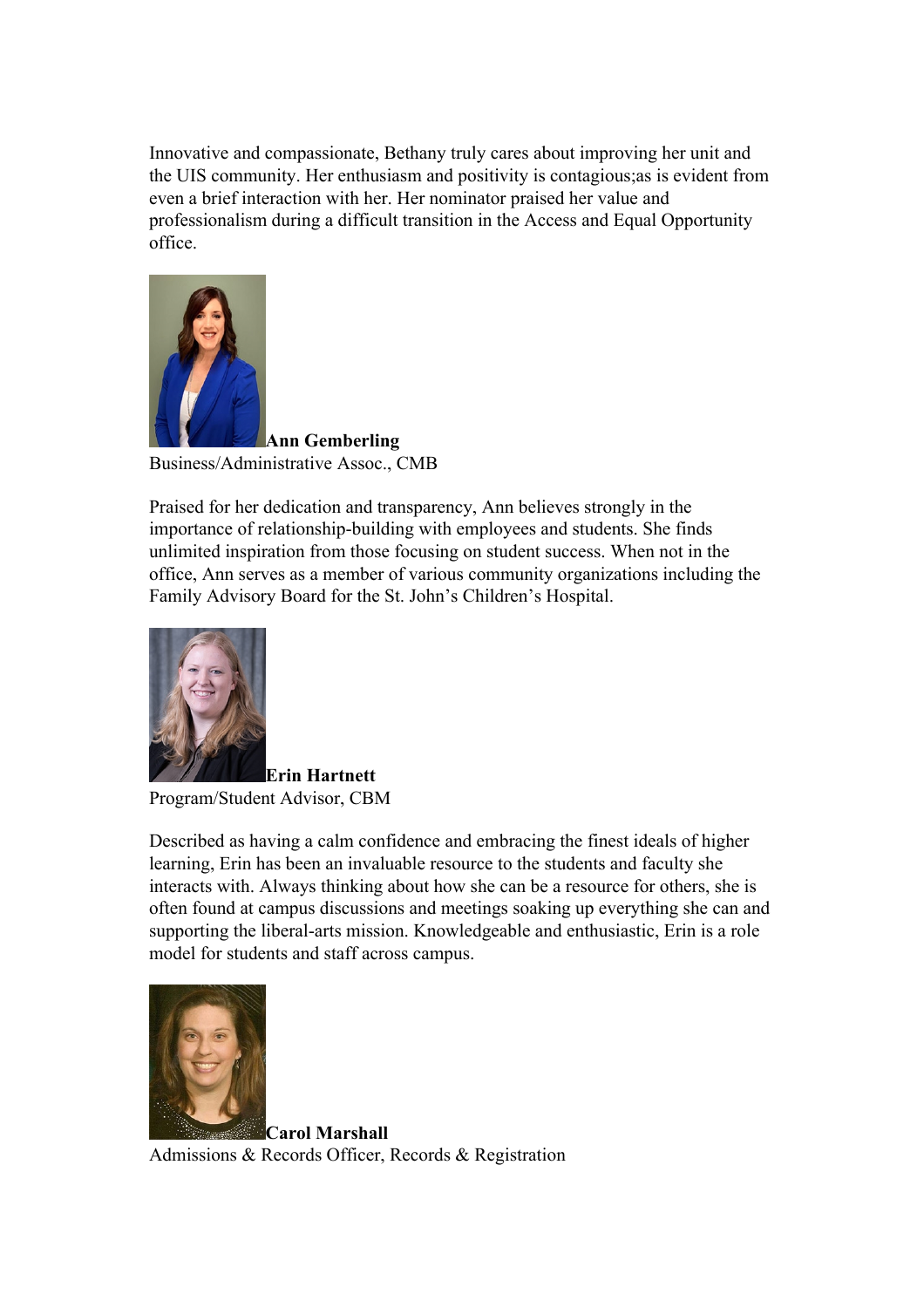Not afraid of hard work, Carol consistently works longs hours, especially since the pandemic began. She is driven by a need to treat everyone she encounters as important. Carol's influence on campus goes beyond her duties in reviewing student applications. It is entrenched in the way she interacts with students. Just ask those that have said she is the reason they came to UIS.



IT Manager, ITS

Covid-19 met its' match in Jason. Jason's work ethic and demeanor couldn't be slowed by the pandemic and because of that the campus remained operational as well. He is more than just a pandemic superhero though. He is a mentor to students that are fortunate enough to work with him. Jason is never too busy to help someone and his personality makes him easy to come to for help or just a laugh.



**Michele Sapp** Business Manager II, ILLPS

Described as "one of the most effective and helpful colleagues," Michele is eager to troubleshoot and problem-solve. While she is insightful and knowledgeable, it is her integrity and caring personality that make her stand out amongst her peers. While she isn't seeking recognition, her commitment to the University and the leadership she provides is a standard all UIS employees should strive for.



**Linda Schneider**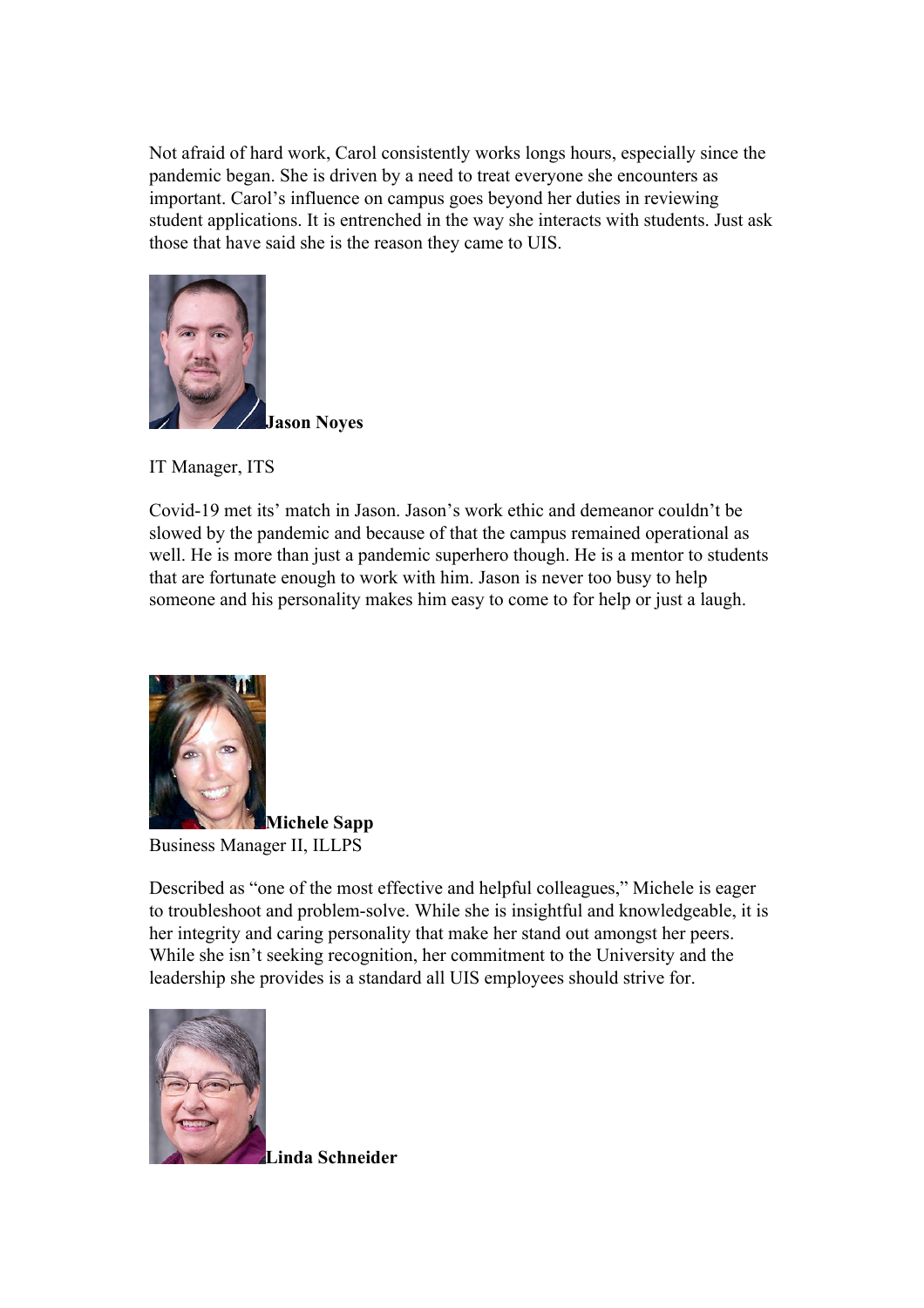Office Administrator, VC Academic Affairs

As her nominator says, Linda handles everything with "a smile and a touch of excellence." Even over the past year, Linda can be found on campus serving as a dependable and integral member of the UIS community. Her willingness to be a team player and adapt to any challenge are just a small portion of what makes Linda so special to work with. She really does live up to the motto "Leadership Lived."



**Anna Schoenherr** Office Support Specialist, Campus Recreation

Anna is one of those rare individuals that truly practices what is preached, all while remaining humble and selfless. Her importance has been highlighted by her work keeping students engaged during the COVID pandemic. Whether it is taking on additional responsibilities due to vacancies or attending events to support students, she is vital, not only to the operation of multiple units, but to positive student and employee experiences.



**Mary Umbarger** Program Assistant, Student Services

From student to campus staple, Mary continues to go above and beyond to make students feel welcomed. Even as someone that thinks about the big picture of the University and the community, Mary never misses the details that make Student Life successful. Referred to as caring and trustworthy, her leadership with student organizations serves an important piece of the campus environment.



**Charles Wells**